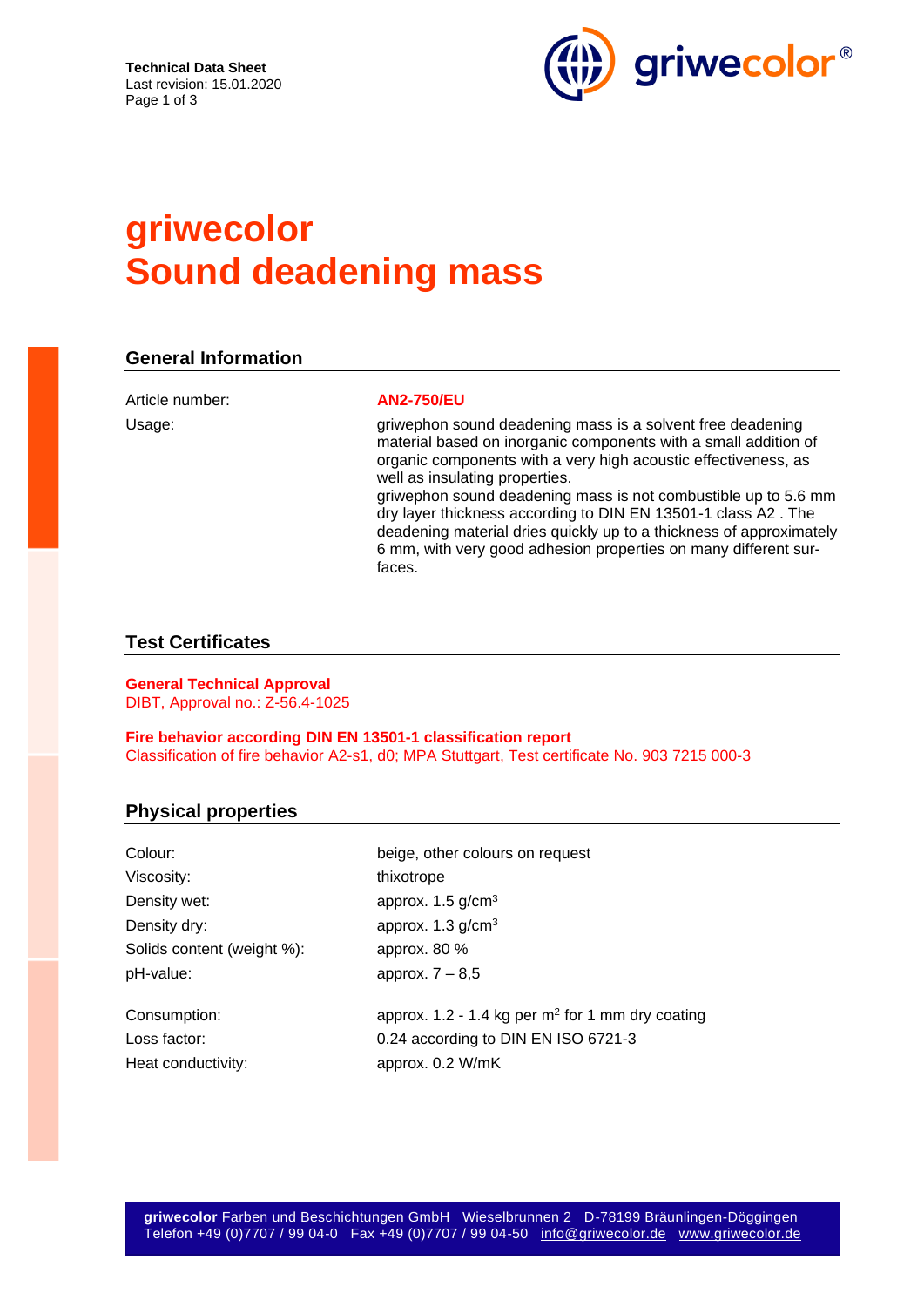

# **griwecolor Sound deadening mass**

| <b>Application</b>      |                                                                                                                                                                                                                                                                                                                                                                                                                                                                                  |  |
|-------------------------|----------------------------------------------------------------------------------------------------------------------------------------------------------------------------------------------------------------------------------------------------------------------------------------------------------------------------------------------------------------------------------------------------------------------------------------------------------------------------------|--|
| Area of application:    | griwephon sound deadening mass is used as a deadening effect<br>on thin-walled sheeting in plant and equipment, vehicle, wagon,<br>shipbuilding and container construction. Further uses for the prod-<br>uct include incineration plants, lifts, facades, ventilation ducts,<br>power stations, etc.                                                                                                                                                                            |  |
| Application:            | Please pay attention to a uniform layer that is free of gaps. Only<br>use clean working equipment.                                                                                                                                                                                                                                                                                                                                                                               |  |
| Substrates:             | Steel plate with corrosion inhibiting primer, galvanized steel plate,<br>anodized aluminium, coil sheet etc. The surface must be free from<br>dirt, oil and grease.<br>Basically, griwephon sound deadening mass AN2-750/EU is suited<br>to be used on coated surfaces, too. Because of the multitude of dif-<br>ferent surfaces a clean and sustainable coating which is free of<br>additives on the surface is required.<br>We principally advise an adhesion test beforehand. |  |
| Coating thickness:      | 5 mm wet coating (corresponds to $4 - 4.5$ mm dry coating) possi-<br>ble in one operation.                                                                                                                                                                                                                                                                                                                                                                                       |  |
| Processing equipment:   | Airless spraying machines with a ratio of minimum 60:1 (better<br>higher with long supply lines), machines with atomized air with a<br>ratio 12:1 (plunger pump) and screw conveyors with atomized air<br>with approx. 3-4 bar input pressure. Hand tools like e.g. spatula or<br>mortar trowel are also possible.                                                                                                                                                               |  |
| Processing temperature: | more than 15 °C recommended                                                                                                                                                                                                                                                                                                                                                                                                                                                      |  |
| Drying:                 | Transport-dry after 12 to 18 hours with a dry-coating of 5 mm and<br>a standard climate of 20/55. Forced drying possible up to 50 °C.                                                                                                                                                                                                                                                                                                                                            |  |
| Clean-Up:               | Immediately in the wet state with water, if necessary in addition<br>with a household detergent.                                                                                                                                                                                                                                                                                                                                                                                 |  |

### **Consignment & Storage**

| Packaging: | 40 kg one-way-hobbock, 250 kg steel drum with inlet                                                                                                                                                                                      |
|------------|------------------------------------------------------------------------------------------------------------------------------------------------------------------------------------------------------------------------------------------|
| Storage:   | Keep dry and cool, but frost free! The product can be stored for a<br>minimum of 9 months when kept sealed in the original container.<br>Once the container is opened or diluted, use it soon and keep it<br>tightly closed for storage. |
| Disposal:  | Completely emptied containers can be recycled. Containers with<br>hardened remains are residual waste. Containers with liquid re-                                                                                                        |

**griwecolor** Farben und Beschichtungen GmbH Wieselbrunnen 2 D-78199 Bräunlingen-Döggingen Telefon +49 (0)7707 / 99 04-0 Fax +49 (0)7707 / 99 04-50 [info@griwecolor.de](mailto:info@griwecolor.de) [www.griwecolor.de](http://www.griwecolor.de/)